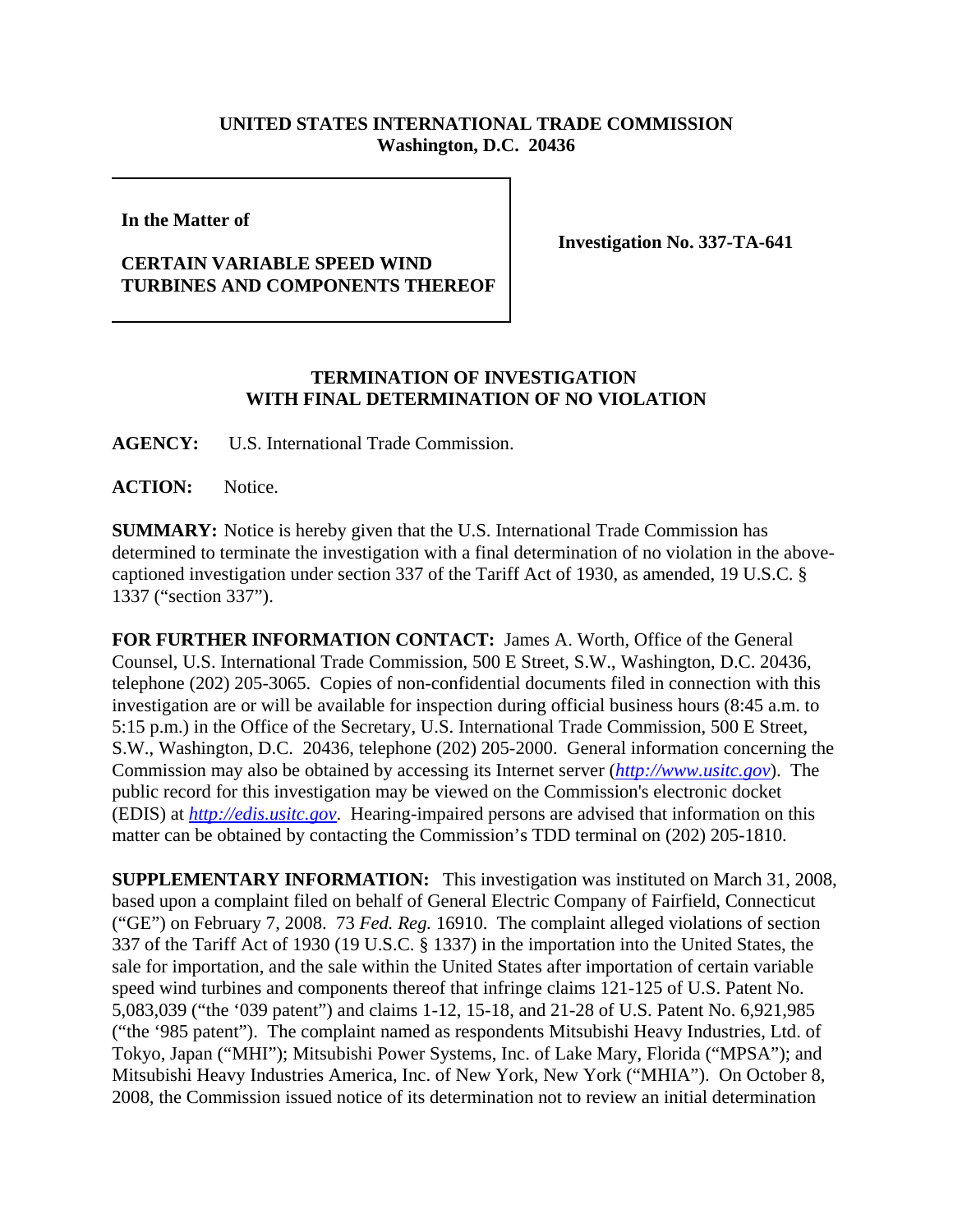("ID") (Order No. 10) granting GE's motion to amend its complaint and the notice of investigation to add claims 1-19 of U.S. Patent No. 7,321,221 ("the '221 patent") to this investigation.

On August 7, 2009, the ALJ issued a final ID finding a violation of section 337 in this investigation. The ALJ found that there was a violation in the sale for importation, importation, or sale after importation by respondents MHI and MPSA with respect to claim 121 of the '039 patent and claim 15 of the '985 patent. The ALJ found that there was no violation with respect to these claims by MHIA. The ALJ also found that there was no violation of section 337 by any party with respect to claims 5, 7, and 8 of the '221 patent.

On August 24, 2009, the Commission received petitions and/or contingent petitions for review from: (1) MHI, MPSA, and MHIA; (2) GE; and (3) the Commission investigative attorney. On September 1, 2009, each of the parties filed responses thereto.

On October 8, 2009, the Commission issued notice of its determination to review the final ID, except with respect to the issue of importation and the intent finding underlying the ALJ's inequitable conduct determination. 72 *Fed. Reg*. 52975 (Oct. 15, 2009). The Commission requested briefing on the issues on review, including certain specific questions, in addition to remedy, the public interest, and bonding.

On October 23, 2009, the Commission issued notice of its determination to extend the deadline for public submissions on remedy, the public interest, and bonding to November 2, 2009, and for all responses to all remedy, the public interest, and bonding submissions to November 9, 2009.

On October 22, 2009, Mitsubishi, GE, the IA, and Iberdrola filed submissions in response to the notice of review. On October 30, 2009, Turner Bros., LLC filed a submission on remedy. On November 2, 2009, Mitsubishi, GE, and the IA filed reply submissions on violation. On November 9, 2009, Mitsubishi, GE, the IA, and Iberdrola filed reply submissions on remedy.

Having reviewed the final ID, the submissions on review, and the record, the Commission has determined to terminate the investigation with a final determination of no violation. A Commission opinion will issue shortly.